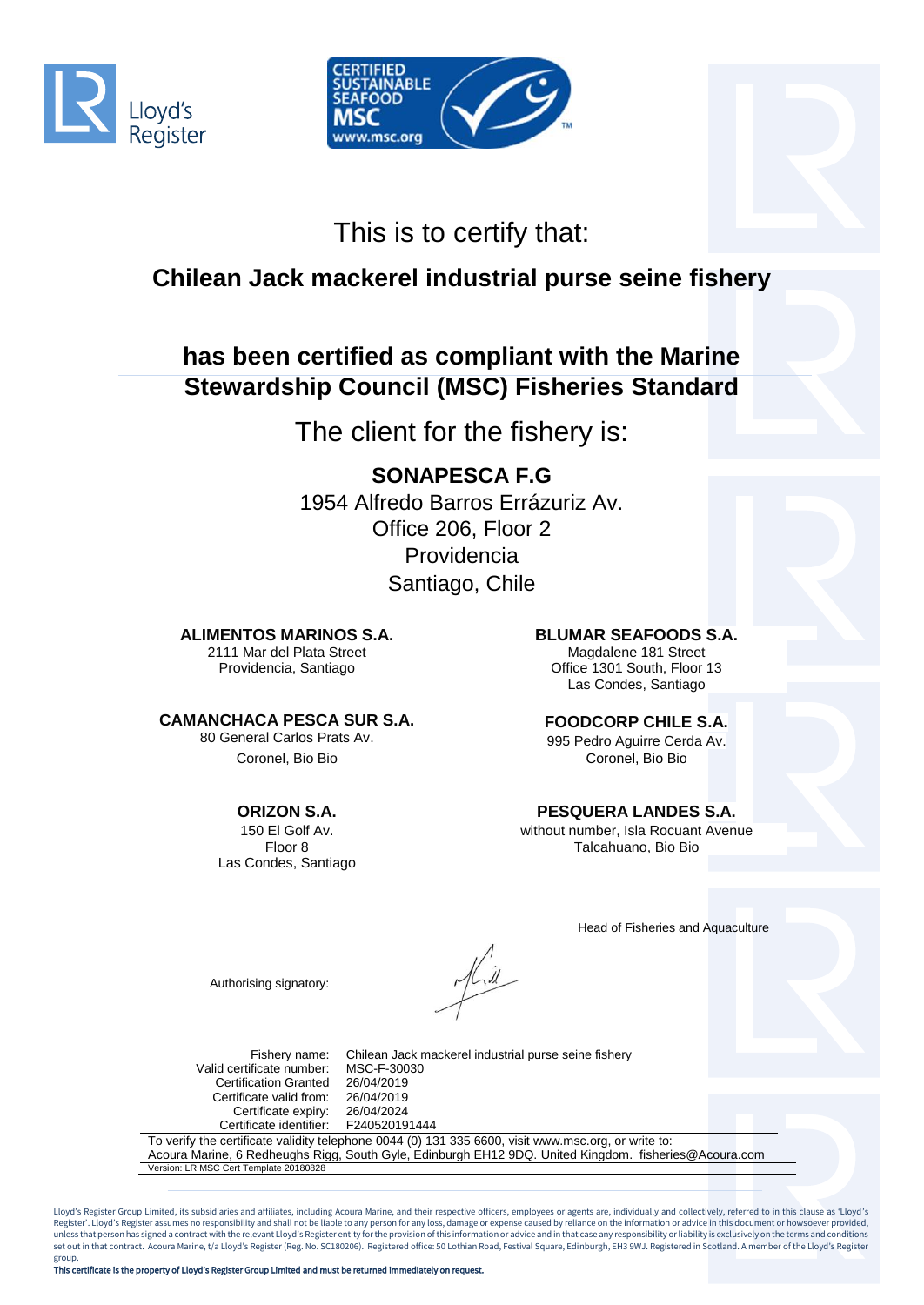





### **UNIT OF CERTIFICATION**

Definition: Target stock(s) combined with the fishing method/gear and practice (including vessel type/s) pursuing that stock, and any fleets, or groups of vessels, or individual fishing operators that are covered by the MSC fishery certificate. Note that other eligible fishers may also be included in some Units of Assessment but not initially certified (until covered by a certificate sharing arrangement).

| <b>Species:</b>                | Jack mackerel (Trachurus murphyi)                                                                                                               |
|--------------------------------|-------------------------------------------------------------------------------------------------------------------------------------------------|
| Stock:                         | Chilean Jack mackerel                                                                                                                           |
| <b>Geographical area:</b>      | Chilean Exclusive Economic Zone: Atacama (Reg.III)<br>to Los Lagos (Reg. X), Reg. XIV, Reg. XVI, &<br>International waters (SPRFMO Area)        |
| Harvest method:                | Purse seine                                                                                                                                     |
| <b>Client Group:</b>           | SONAPESCA F.G                                                                                                                                   |
| <b>Other Eligible Fishers:</b> | Chilean industrial purse seiners licensed to fish Chilean<br>jack mackerel in regions III-X, XIV, XVI and<br>international waters (SPRFMO Area) |

Lloyd's Register Group Limited, its subsidiaries and affiliates, including Acoura Marine, and their respective officers, employees or agents are, individually and collectively, referred to in this clause as 'Lloyd's<br>Regist unless that person has signed a contract with the relevant Lloyd's Register entity for the provision of this information or advice and in that case any responsibility or liability is exclusively on the terms and conditions set out in that contract. Acoura Marine, t/a Lloyd's Register (Reg. No. SC180206). Registered office: 50 Lothian Road, Festival Square, Edinburgh, EH3 9WJ. Registered in Scotland. A member of the Lloyd's Register